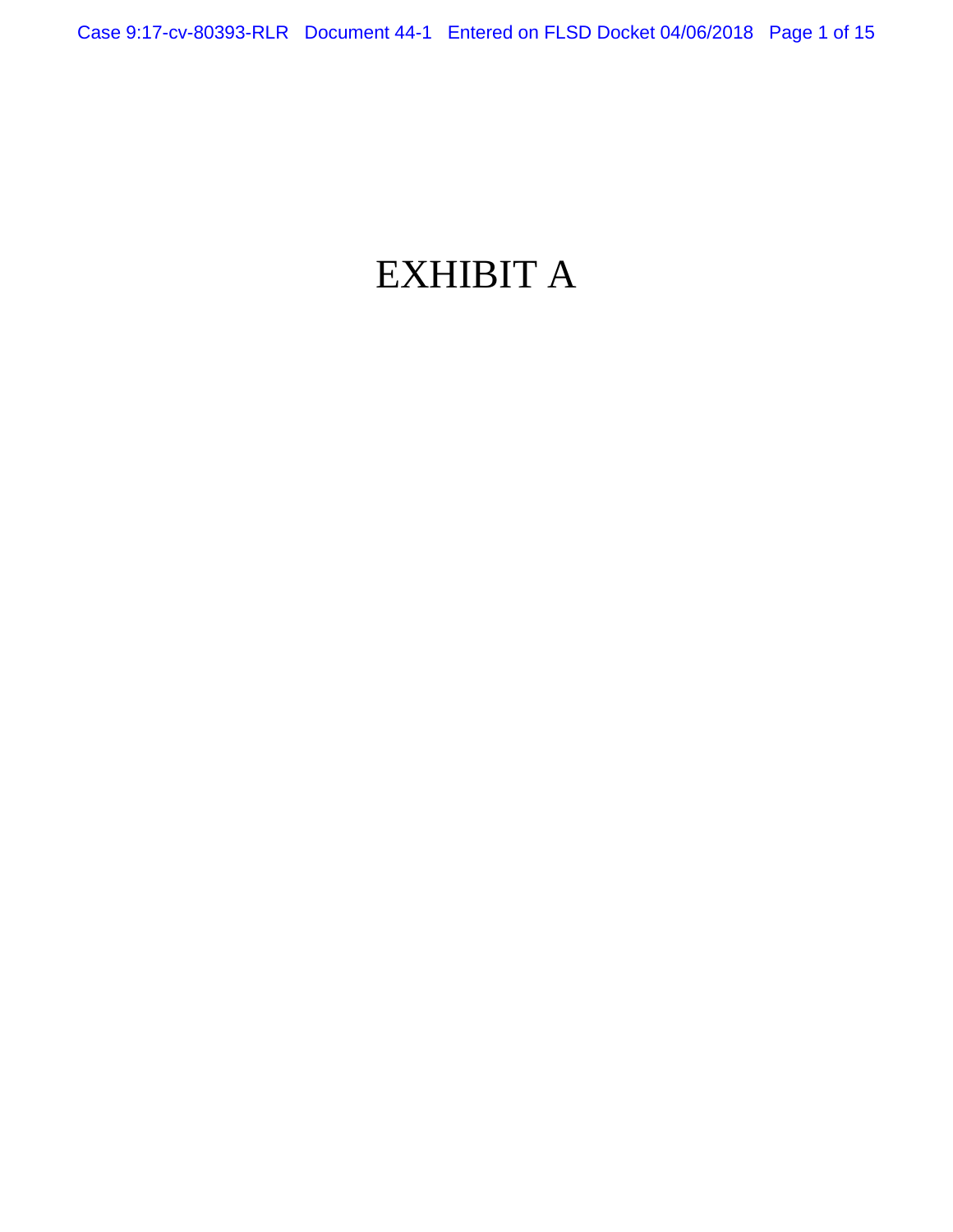# UNITED STATES DISTRICT COURT SOUTHERN DISTRICT OF FLORIDA WEST PALM BEACH DIVISION CASE NO.: 9:17-cv-80393-ROSENBERG/HOPKINS

| CHARLES T. JOHNSON, on behalf of himself: |            |  |
|-------------------------------------------|------------|--|
| and others similarly situated,            |            |  |
|                                           | Plaintiff, |  |
| VS.                                       |            |  |
| NPAS SOLUTIONS, LLC,                      |            |  |
|                                           | Defendant. |  |

# **DECLARATION OF MICHAEL L. GREENWALD IN SUPPORT OF MOTION FOR ATTORNEYS' FEES, COSTS, EXPENSES, AND AN INCENTIVE AWARD**

Pursuant to 28 U.S.C. § 1746, I declare as follows:

1. My name is Michael L. Greenwald.

2. I am over twenty-one years of age, I am fully competent to make the statements

included in this declaration, and I have personal knowledge of the statements included in this declaration.

3. I am a partner at Greenwald Davidson Radbil PLLC ("GDR"), counsel for Charles

T. Johnson and the Class in this matter.

4. GDR, which focuses on consumer protection class action litigation, maintains offices in Boca Raton and Austin.

5. I am admitted to practice before this Court.

6. I submit this declaration in support of Class Counsel's motion for attorneys' fees,

costs, expenses, and an incentive award.

7. GDR handled this case on a contingency basis.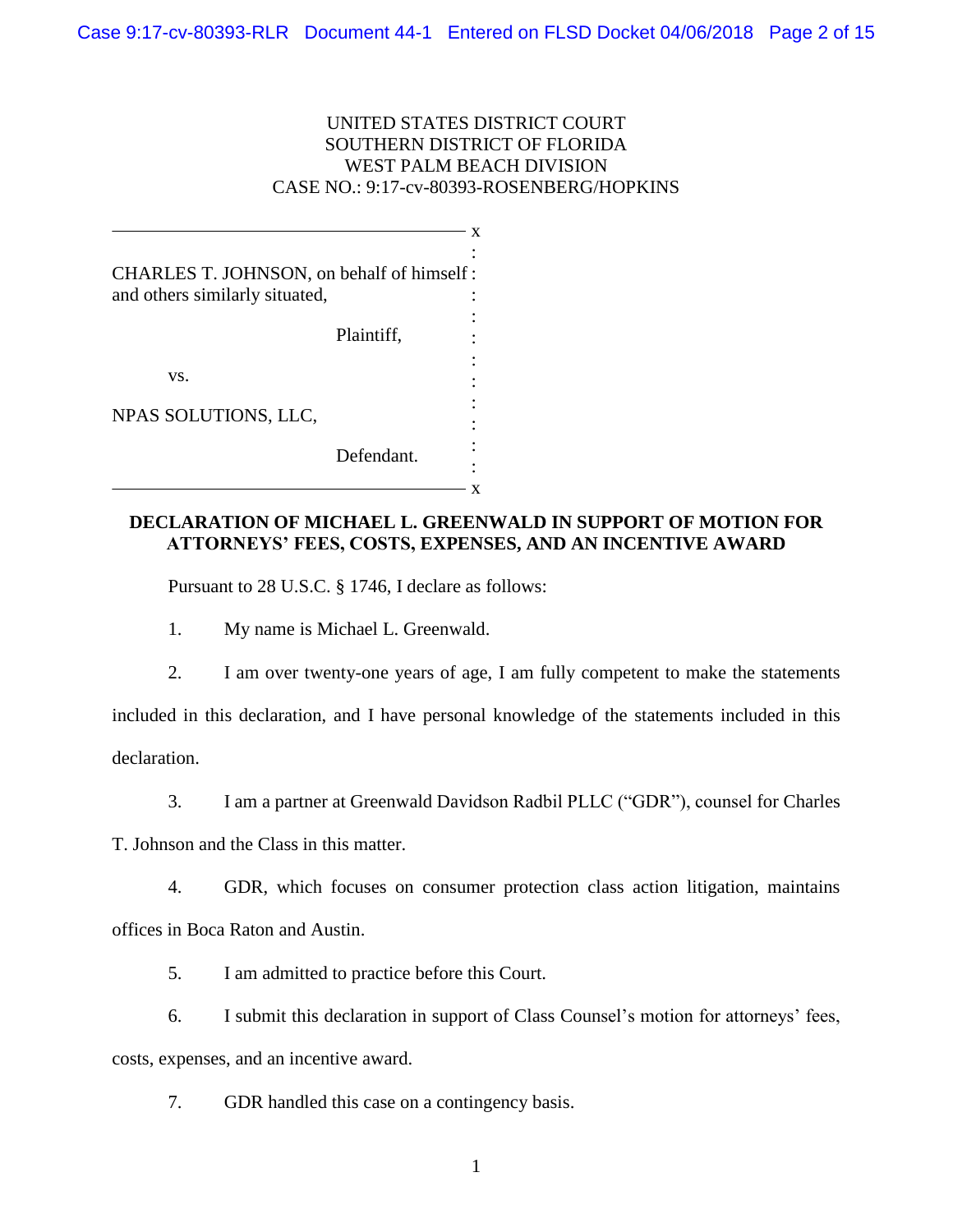8. GDR has not received any payment for its services to date, nor has it been reimbursed for the litigation expenses it has advanced.

9. This declaration includes a profile of my firm, its attorneys, and an outline of work performed leading up to, and throughout, this matter.

## **GDR**

10. In addition to this matter, my firm has been appointed as class counsel in a number of class actions under the Telephone Consumer Protection Act ("TCPA"), including:

- *Martinez, et al., v. Medicredit, Inc.*, No. 4:16-cv-01138 ERW (E.D. Mo.);
- *Luster v. Wells Fargo Dealer Servs., Inc.*, No. 1:15-cv-01058-TWT (N.D. Ga.);
- *Prather v. Wells Fargo Bank, N.A.*, No. 1:15-cv-04231-SCJ (N.D. Ga.);
- *Johnson v. Navient Solutions, Inc., f/k/a Sallie Mae, Inc.*, No. 1:15-cv-0716-LJM (S.D.  $Ind.$ );
- *Toure and Heard v. Navient Solutions, Inc., f/k/a Sallie Mae, Inc.*, No. 1:17-cv-00071- LJM-TAB (S.D. Ind.);
- *James v. JPMorgan Chase Bank, N.A.*, No. 8:15-cv-2424-T-23JSS (M.D. Fla.);
- *Schwyhart v. AmSher Collection Servs., Inc.*, No. 2:15-cv-1175-JEO (N.D. Ala.);
- *Cross v. Wells Fargo Bank, N.A.*, No. 2:15-cv-01270-RWS (N.D. Ga.);
- *Markos v. Wells Fargo Bank, N.A.*, No. 15-1156 (N.D. Ga.);
- *Prater v. Medicredit, Inc.*, No. 14-00159 (E.D. Mo.);
- *Jones v. I.Q. Data Int'l, Inc.,* No. 1:14–cv–00130–PJK–GBW (D.N.M.); and
- *Ritchie v. Van Ru Credit Corp.,* No. 2:12–CV–01714–PHX–SM (D. Ariz.).

11. GDR also has been appointed as class counsel in more than two dozen class actions brought under consumer protection statutes other than the TCPA in the past three years, including:

• *Kagno v. Bush Ross, P.A.*, No. 8:17-cv-1468-T-26AEP, 2017 WL 6026494 (M.D. Fla. Dec. 4, 2017);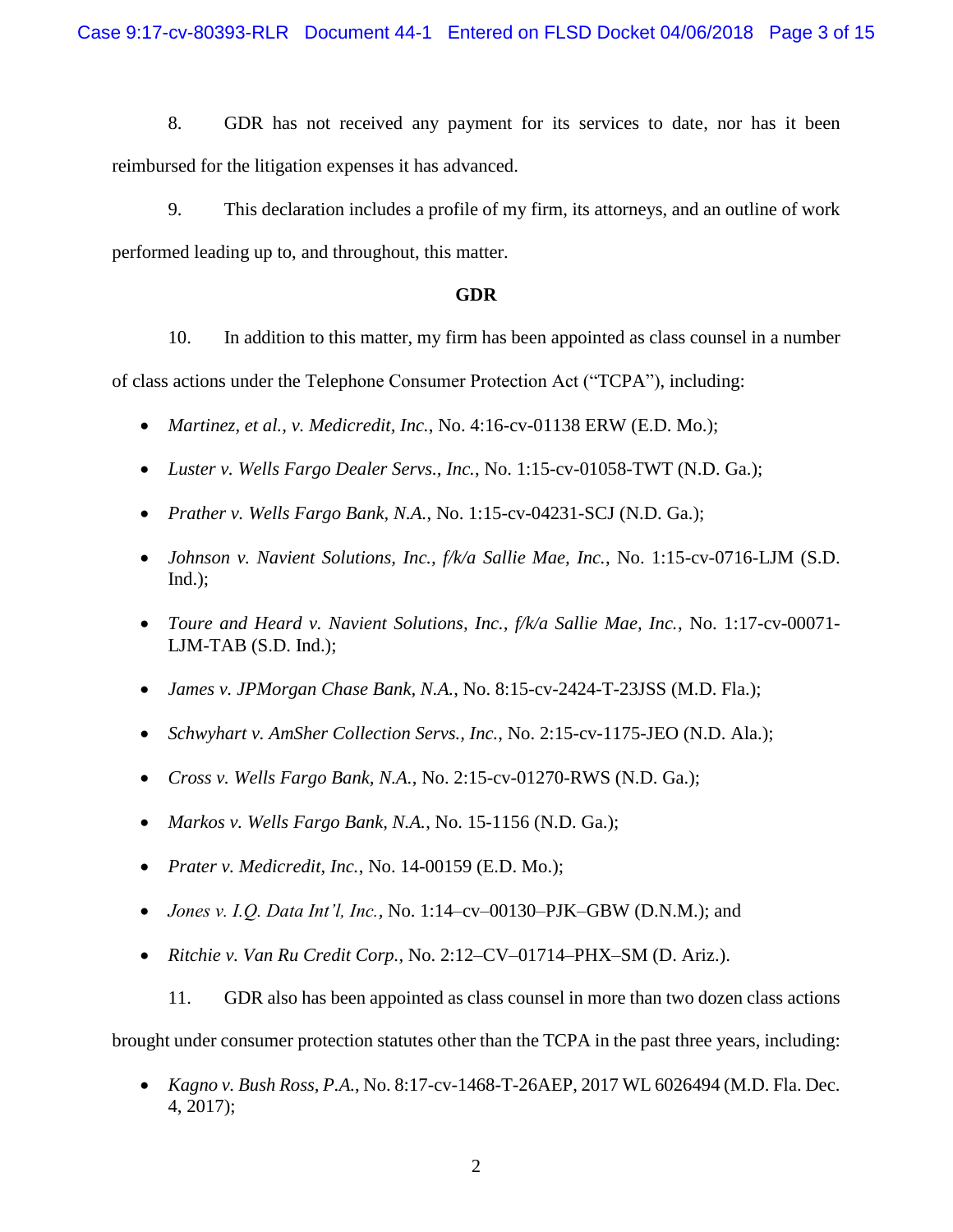- *Johnston v. Kass Shuler, P.A.*, No. 8:16-cv-03390-SDM-AEP, 2017 WL 1231070 (M.D. Fla. Mar. 29, 2017);
- *Jallo v. Resurgent Capital Servs., L.P.*, No. 4:14-cv-00449, 2017 WL 914291 (E.D. Tex. Mar. 7, 2017);
- *Macy v. GC Servs. Ltd. P'ship*, No. 3:15-cv-00819-DJH-CHL, 2017 WL 489420 (W.D. Ky. Feb. 6, 2017);
- *Rhodes v. Nat'l Collection Sys., Inc.*, 317 F.R.D. 579 (D. Colo. 2016);
- *McCurdy v. Prof'l Credit Servs.*, No. 6:15-cv-01498-AA, 2016 WL 5853721 (D. Or. Oct. 3, 2016);
- *Schuchardt v. Law Office of Rory W. Clark*, 314 F.R.D. 673 (N.D. Cal. 2016);
- *Globus v. Pioneer Credit Recovery, Inc.*, No. 15-CV-152V, 2016 WL 4069285 (W.D.N.Y. July 27, 2016);
- *McWilliams v. Advanced Recovery Sys., Inc.*, 310 F.R.D. 337 (S.D. Miss. 2015);
- *Rhodes v. Olson Assocs., P.C., d/b/a Olson Shaner*, 83 F. Supp. 3d 1096 (D. Colo. 2015);
- *Roundtree v. Bush Ross, P.A.*, 304 F.R.D 644 (M.D. Fla. 2015);
- *Donnelly v. EquityExperts.org, LLC*, No. 13-10017, 2015 WL 249522 (E.D. Mich. Jan. 14, 2015); and
- *Sharf v. Fin. Asset Resolution, LLC*, 295 F.R.D. 664 (S.D. Fla. 2014).

12. Multiple district courts have commented on GDR's useful knowledge and experience in connection with class action litigation.

13. For example, the Middle District of Florida "appoint[ed]— . . . as class counsel Michael L. Greenwald, James L. Davidson, and Aaron D. Radbil of Greenwald Davidson Radbil PLLC, each of whom has significant experience litigating TCPA class actions." *James v. JPMorgan Chase Bank, N.A.*, No. 8:15-cv-2424-T-23JSS, 2016 WL 6908118, at \*1 (M.D. Fla. Nov. 22, 2016).

14. In *Schwyhart v. AmSher Collection Services, Inc.*, Judge John E. Ott, Chief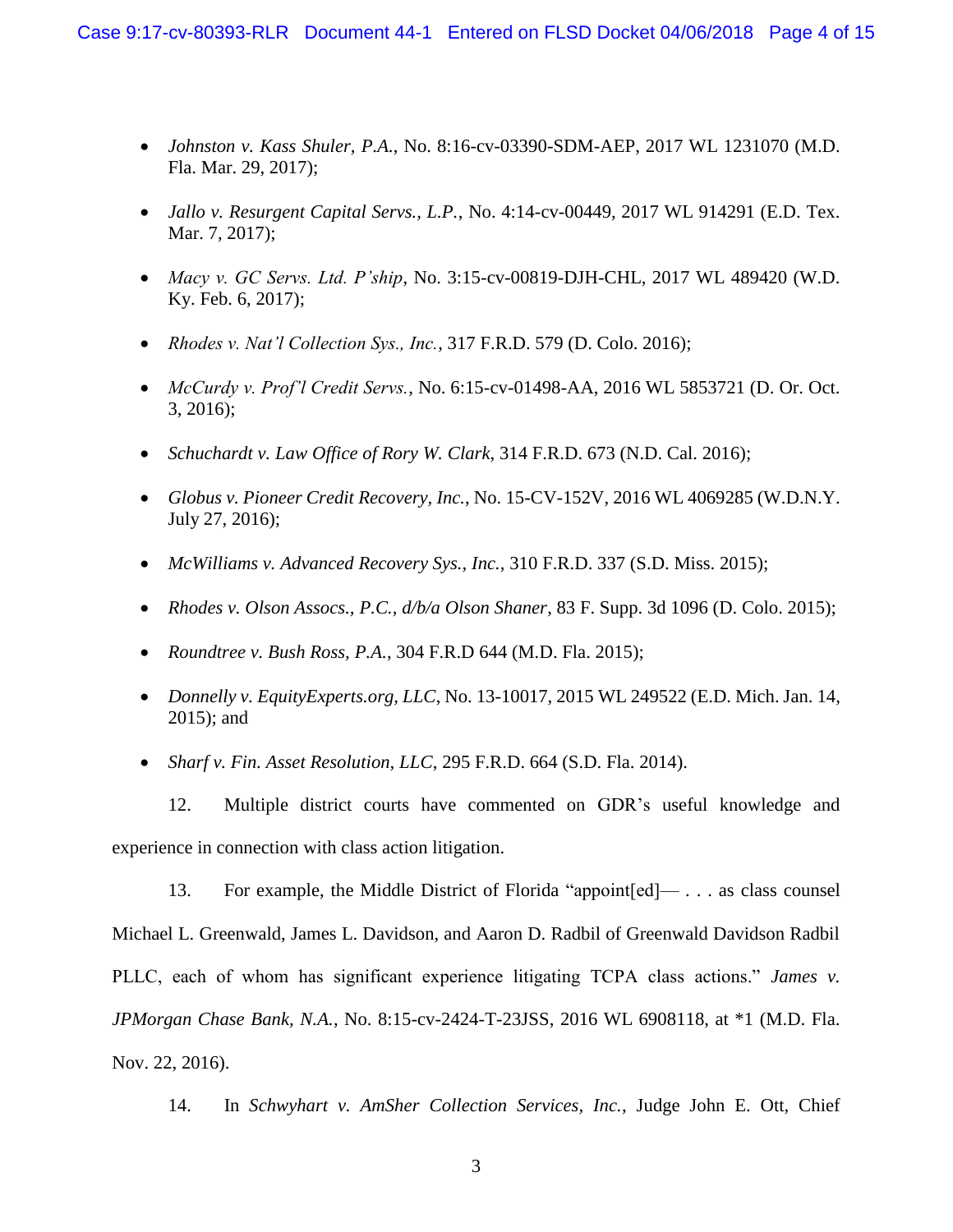Magistrate Judge of the Northern District of Alabama, stated upon granting final approval to a

TCPA settlement for which he appointed GDR as class counsel:

I cannot reiterate enough how impressed I am with both your handling of the case, both in the Court's presence as well as on the phone conferences, as well as in the written materials submitted. . . . I am very satisfied and I am very pleased with what I have seen in this case. As a judge, I don't get to say that every time, so that is quite a compliment to you all, and thank you for that.

No. 2:15-cv-1175-JEO (N.D. Ala. Mar. 15, 2017).

15. In *Ritchie v. Van Ru Credit Corp.*, Judge Stephen McNamee, Senior U.S. District

Court Judge for the District of Arizona, stated upon granting final approval to the TCPA class

settlement at issue:

I want to thank all of you. It's been a pleasure. I hope that you will come back and see us at some time in the future. And if you don't, I have a lot of cases I would like to assign you, because you've been immensely helpful both to your clients and to the Court. And that's important. So I want to thank you all very much.

Case No. CIV-12-1714 (D. Ariz. July 21, 2014).

16. Last year, Judge Carlton W. Reeves of the Southern District of Mississippi

described GDR as follows:

More important, frankly, is the skill with which plaintiff's counsel litigated this matter. On that point there is no disagreement. Defense counsel concedes that her opponent—a specialist in the field who has been class counsel in dozens of these matters across the country—'is to be commended for his work' for the class, 'was professional at all times' ..., and used his 'excellent negotiation skills' to achieve a settlement fund greater than that required by the law.

The undersigned concurs ... Counsel's level of experience in handling cases brought under the FDCPA, other consumer protection statutes, and class actions generally cannot be overstated.

*McWilliams v. Advanced Recovery Sys., Inc.*, No. 3:15-CV-70-CWR-LRA, 2017 WL 2625118, at

\*3 (S.D. Miss. June 16, 2017).

17. Similarly, in *Roundtree v. Bush Ross, P.A.*, Judge Whittemore wrote in certifying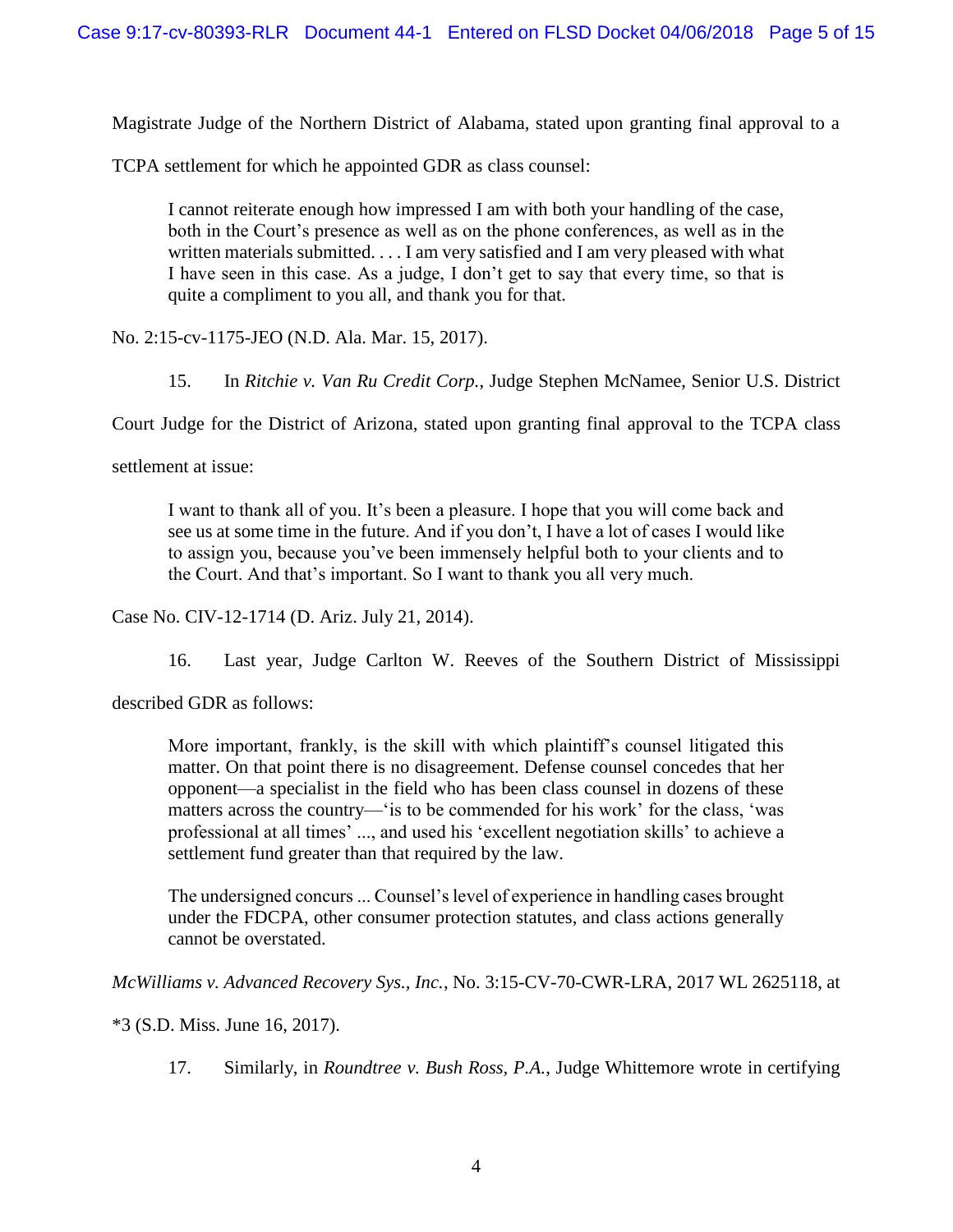three separate classes under the Fair Debt Collection Practices Act and appointing GDR class counsel: "Greenwald [Davidson Radbil PLLC] has been appointed as class counsel in a number of actions and thus provides great experience in representing plaintiffs in consumer class actions." 304 F.R.D at 661.

18. And in *Bellum v. Law Offices of Frederic I. Weinberg & Assocs., P.C.*, Judge C. Darnell Jones II of the Eastern District of Pennsylvania took care to point out GDR was appointed as class counsel "precisely because of their expertise and ability to represent the class in this matter." No. 15-2460, 2016 WL 4766079, at \*5 (E.D. Pa. Sept. 13, 2016).

19. Additional information about GDR is available on the firm's website, www.gdrlawfirm.com.

## **Michael L. Greenwald**

20. I graduated from the University of Virginia in 2001 and Duke University School of Law in 2004.

21. I have been appointed class counsel in more than a dozen consumer protection class actions in the past three years. *See* http://www.gdrlawfirm.com/michael-greenwald (last visited March 30, 2018).

22. Prior to forming GDR, I spent six years as a litigator at Robbins Geller Rudman  $\&$ Dowd LLP—the nation's largest plaintiff's class action firm—where I focused on complex class actions, including securities and consumer protection litigation.

23. While at Robbins Geller, I served on the litigation teams responsible for the successful prosecution of numerous class actions, including: *In re Evergreen Ultra Short Opportunities Fund Sec. Litig.* (D. Mass.); *In re Red Hat, Inc. Sec. Litig.* (E.D.N.C.); *City of Ann Arbor Employees' Retirement Sys. v. Sonoco Products Co., et al*. (D.S.C.); *Norfolk County*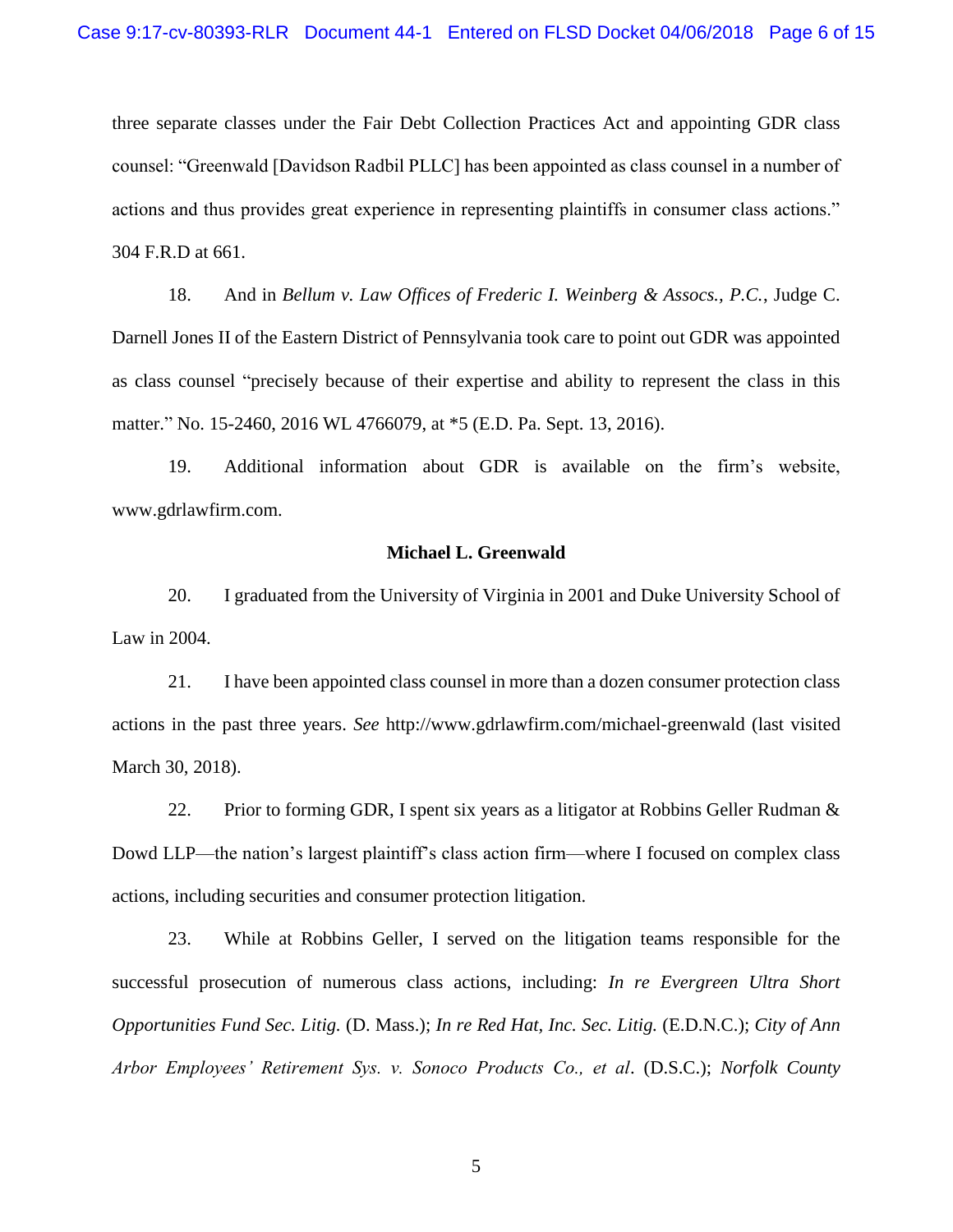*Retirement Sys., et. al. v. Ustian* (N.D. Ill.); *Romero v. U.S. Unwired, Inc*. (E.D. La.); *Lefkoe v. Jos. A. Bank Clothiers, Inc*. (D. Md.); and *In re Odimo, Inc. Sec. Litig.* (Fla.).

24. I started my career as an attorney at Holland & Knight LLP.

## **Aaron D. Radbil**

25. Aaron D. Radbil graduated from the University of Arizona in 2002 and from the University of Miami School of Law in 2006.

26. Mr. Radbil has extensive experience litigating consumer protection class actions, including those under the TCPA. *See* http://www.gdrlawfirm.com/Aaron-Radbil (last visited March 30, 2018).

27. Mr. Radbil is admitted to practice before this Court.

28. In addition to his experience litigating consumer protection class actions, Mr. Radbil has briefed, argued, and prevailed on a variety of issues of significant consumer interest before federal and state courts of appeals. *See, e.g.*, *Dickens v. GC Services Ltd. P'ship.*, --- Fed. Appx. ----*,* 2017 WL 3616345 (11th Cir. Aug. 23, 2017); *Hernandez v. Williams, Zinman & Parham PC*, 829 F.3d 1068 (9th Cir. 2016); *Lea v. Buy Direct, L.L.C.*, 755 F.3d 250 (5th Cir. 2014); *Payne v. Progressive Fin. Servs., Inc.*, 748 F.3d 605 (5th Cir. 2014); *Stout v. FreeScore, LLC*, 743 F.3d 680 (9th Cir. 2014); *Yunker v. Allianceone Receivables Mgmt., Inc.*, 701 F.3d 369 (11th Cir. 2012); *Guajardo v. GC Servs., LP*, No. 11-20269, 2012 WL 5419505 (5th Cir. Nov. 7, 2012); *Sorensen v. Credit Int'l Corp.*, 475 F. App'x 244 (9th Cir. 2012); *Ponce v. BCA Fin. Serv., Inc.*, 467 F. App'x 806 (11th Cir. 2012); *Mady v. DaimlerChrysler Corp.*, 59 So. 3d 1129 (Fla. 2011); *Talley v. U.S. Dep't of Agric.*, 595 F. 3d 754 (7th Cir. 2010), *reh'g en banc granted, opinion vacated* (June 10, 2010), *on rehearing en banc* (September 24, 2010), *decision affirmed*, No. 09- 2123, 2010 WL 5887796 (7th Cir. Oct. 1, 2010); *Oppenheim v. I.C. Sys., Inc.*, 627 F. 3d 833 (11th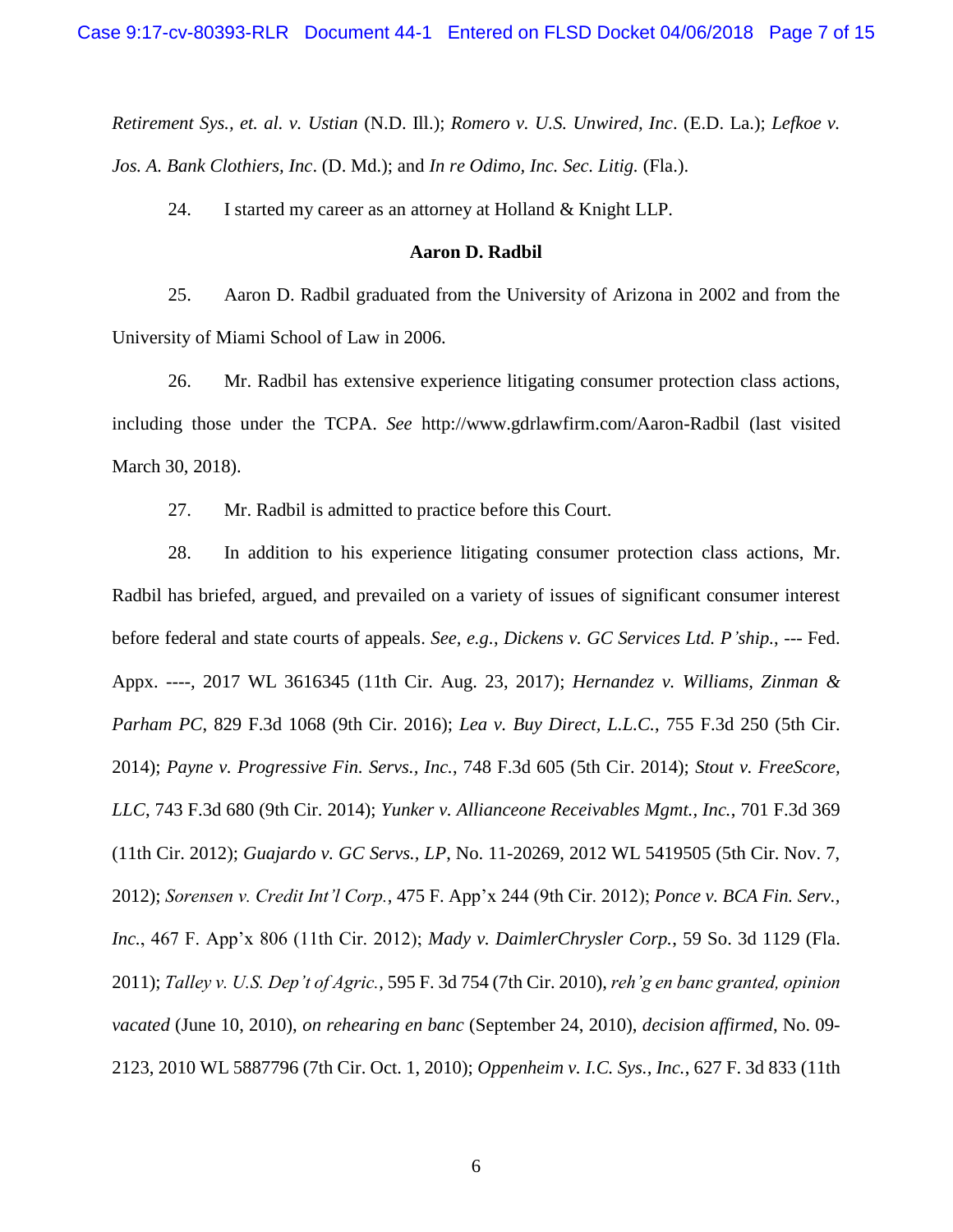Cir. 2010).

# **James L. Davidson**

29. James L. Davidson graduated from the University of Florida in 2000 and the University of Florida Fredric G. Levin College of Law in 2003.

30. Mr. Davidson is admitted to practice before this Court.

31. He has been appointed class counsel in a host of consumer protection class actions. *See* http://www.gdrlawfirm.com/James-Davidson (last visited March 30, 2018).

32. Prior to forming GDR, Mr. Davidson spent five years as a litigator at Robbins Geller, where he focused on complex class actions, including securities and consumer protection litigation.

33. While at Robbins Geller, Mr. Davidson served on the litigation teams responsible for the successful prosecution of numerous class actions, including: *Local 731 I.B. of T. Excavators and Pavers Pension Trust Fund et al. v. Swanson et al*.; *In re Pet Food Products Liability Litigation*; *In re Mannatech, Inc. Sec. Litig.*; *In re Webloyalty, Inc. Mktg. and Sales Practices Litig.*; and *In re Navisite Migration Litig*.

## **Jesse S. Johnson**

34. Jesse S. Johnson earned his Bachelor of Science degree in Business Administration from the University of Florida, where he graduated magna cum laude in 2005.

35. He earned his Juris Doctor degree with honors from the University of Florida Fredric G. Levin College of Law in 2009, along with his Master of Arts in Business Administration from the University of Florida Hough Graduate School of Business the same year.

36. Mr. Johnson is admitted to practice before this Court.

37. While an attorney at GDR, Mr. Johnson has been appointed as class counsel in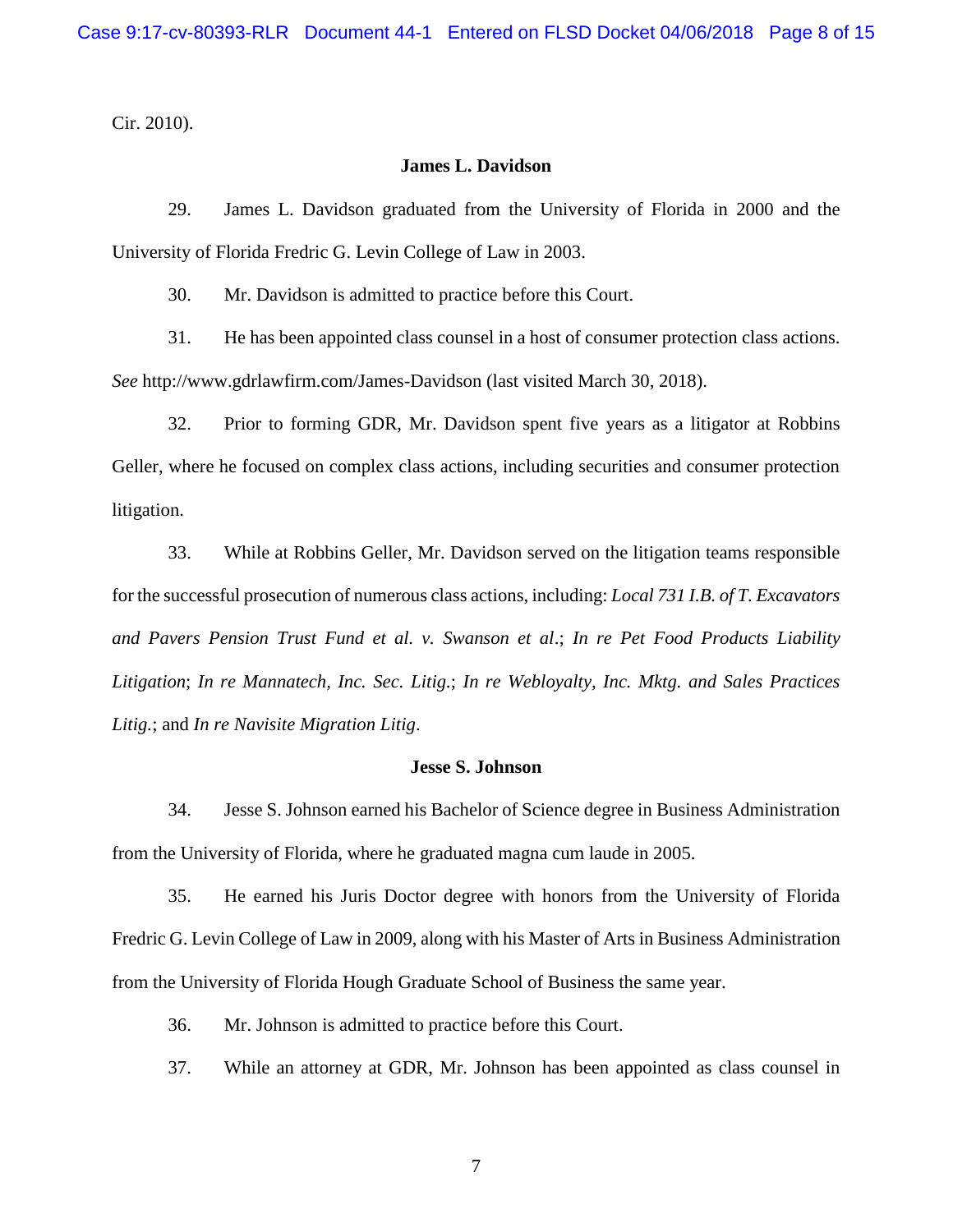more than a dozen consumer protection class actions. *See* http://www.gdrlawfirm.com/Jesse-Johnson (last visited March 30, 2018).

38. Mr. Johnson started his legal career as an associate at Robbins Geller, where he served on the litigation teams responsible for the successful prosecution of numerous class actions, including: *Sterling Heights Gen. Emps.' Ret. Sys. v. Hospira, Inc. et al.*, No. 1:11-cv-08332 (N.D. Ill.); *Eshe Fund v. Fifth Third Bancorp*, No. 1:08-cv-00421 (S.D. Ohio); *City of St. Clair Shores Gen. Emps.' Ret. Sys. v. Lender Processing Servs., Inc.*, No. 3:10-cv-01073 (M.D. Fla.); and *In re Synovus Fin. Corp.*, No. 1:09-cv-01811 (N.D. Ga.).

#### **Alexander D. Kruzyk**

39. Alexander D. Kruzyk earned his Bachelor of Management and Organizational Studies from the University of Western Ontario in 2011 and earned his Juris Doctor degree with honors from the University of Florida Fredric G. Levin College of Law in 2014.

40. Mr. Kruzyk is admitted to practice before this Court.

41. Prior to joining GDR in 2017, Mr. Kruzyk was an associate with Robbins Geller, where he assisted with several complex class actions. *See* http://www.gdrlawfirm.com/Alexander-Kruzyk (last visited March 30, 2018).

#### **Procedural History**

42. Mr. Johnson filed his class action complaint on March 28, 2017. ECF No. 1.

43. On May 2, 2017, NPAS Solutions filed a motion to dismiss and to strike Mr. Johnson's class action allegations. ECF No. 13.

44. On May 5, 2017, the parties submitted their Joint Scheduling Report. ECF No. 14.

45. On May 11, 2017, Mr. Johnson filed an amended class action complaint, through which he sought redress under the TCPA for himself and others similarly situated. ECF No. 15.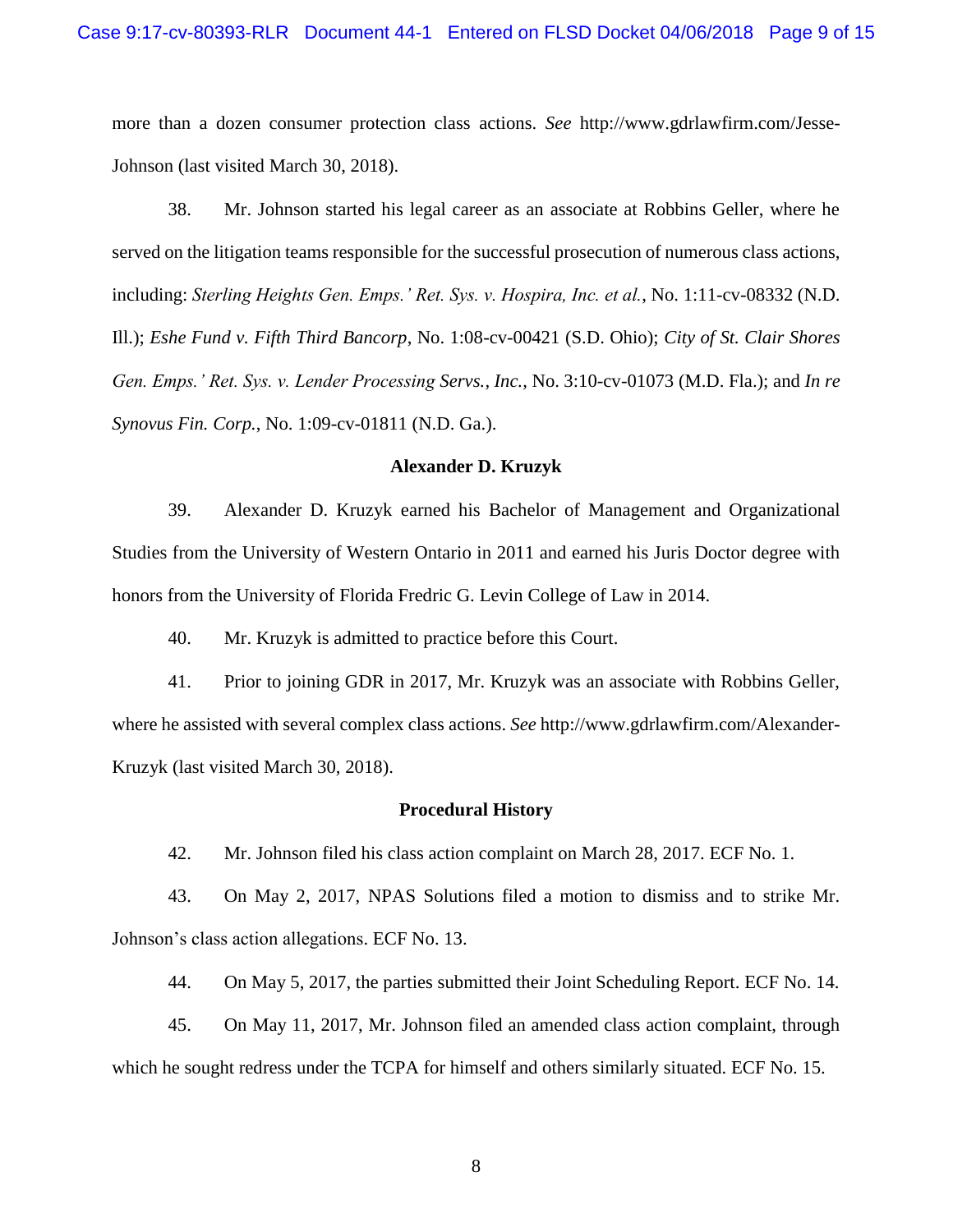46. On May 12, 2017, Mr. Johnson served his initial written discovery requests, to which NPAS Solutions responded on June 29, 2017.

47. The parties served their initial disclosures on May 18, 2017.

48. The Court issued its Scheduling Order on May 23, 2017. ECF No. 18.

49. On May 25, 2017, NPAS Solutions moved to strike the class allegations in Mr. Johnson's amended complaint. ECF No. 19.

50. This Court denied NPAS Solutions' motion to strike on May 30, 2017. ECF No. 20.

51. On June 12, 2017, the parties jointly notified the Court that they had selected the Honorable Diane M. Welsh (Ret.) of JAMS to serve as mediator. ECF No. 23.

52. On June 13, 2017, NPAS Solutions filed its answer, defenses, and affirmative defenses to Mr. Johnson's amended class action complaint, through which it asserted seven defenses and affirmative defenses. ECF No. 24.

53. On August 25, 2017, Mr. Johnson served the report of his expert witness, Anya Verkhovskaya, which detailed how she can identify the names and addresses of potential class members based on the cellular telephone numbers in NPAS Solutions' records.

54. To facilitate discovery, the parties moved for the entry of a protective order, ECF No. 25, which this Court granted with amendments. ECF No. 30.

55. On September 6, 2017, Mr. Johnson served his responses and objections to NPAS Solutions' written discovery requests.

56. On September 15, 2017, counsel for the parties attended mediation in Philadelphia before Judge Welsh in a TCPA matter involving two debt collection companies with the same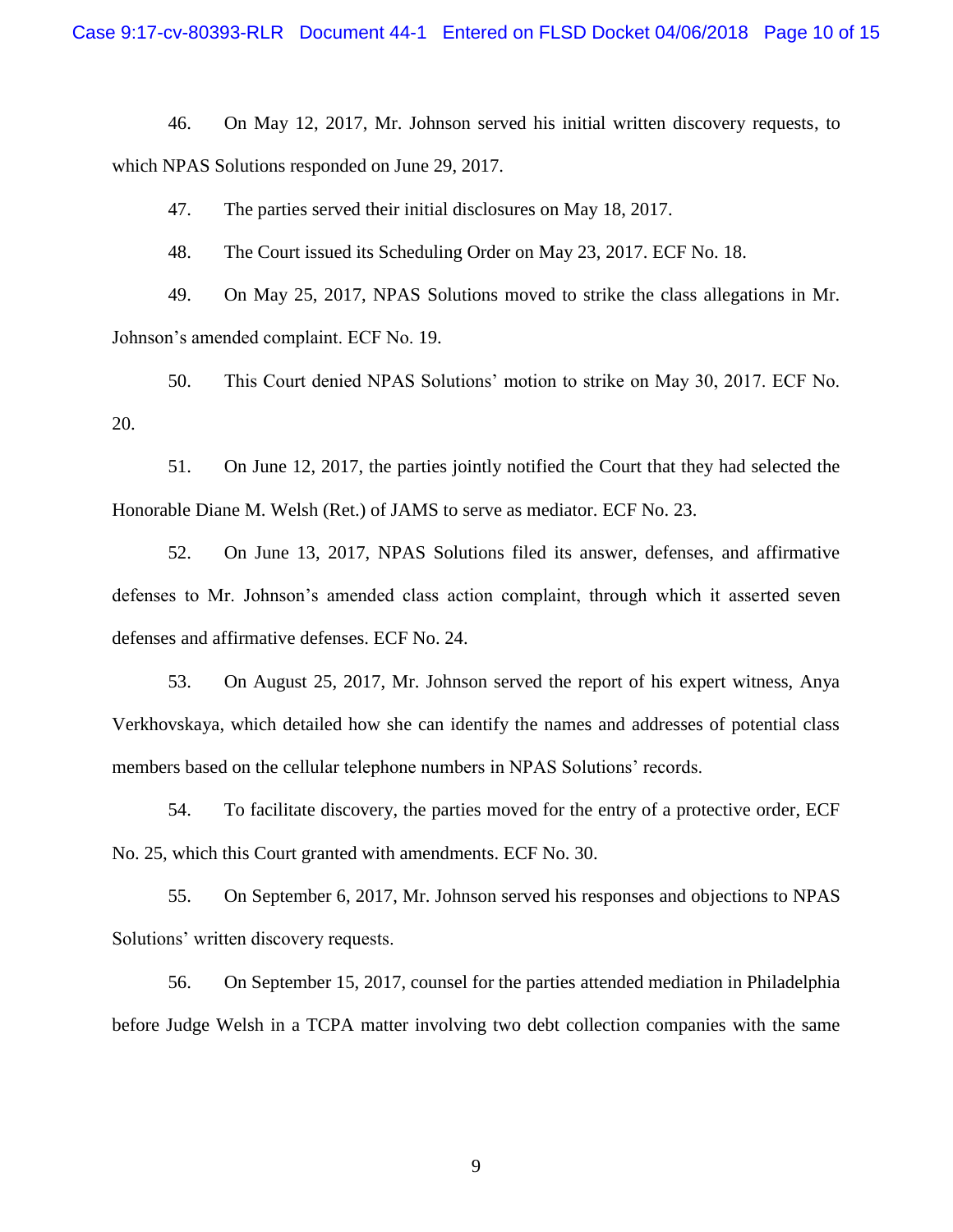ultimate corporate parent as NPAS Solutions.<sup>1</sup>

57. On October 3, 2017, NPAS Solutions served discovery requests seeking documents related to Mr. Johnson's expert witness.

58. After multiple written settlement demands, counteroffers, and discussions, the parties reached the settlement at bar.

## **The Settlement**

59. The settlement defines a class under Rule 23(b)(3) comprised of: "All persons in the United States who (a) received calls from NPAS Solutions, LLC between March 28, 2013 and the date of preliminary approval that (b) were directed to a phone number assigned to a cellular telephone service, (c) for which NPAS Solutions' records contain a "WN" designation, and (d) were placed using an automatic telephone dialing system."

60. The settlement requires NPAS Solutions, LLC to create a non-reversionary common fund of \$1.432 million, from which all participating class members will receive an equal share after deducting the costs of notice and claims administration, attorneys' fees, costs, and expenses as awarded by the Court, and an incentive award to Mr. Johnson, not to exceed \$6,000 and subject to Court approval.

61. No settlement funds will revert to NPAS Solutions.

l

62. The parties reached this settlement after written discovery regarding NPAS Solutions' calling practices and procedures, and the identification of potential class members.

63. In addition, Mr. Johnson responded to discovery requests and provided an expert

<sup>1</sup> The mediation concerned *Martinez v. Medicredit, Inc.* and *Hornberger v. Medicredit, Inc.*, pending in the Eastern District of Missouri, No. 4:16-CV-01138-ERW, and *Verma v. Memorial Healthcare Group, Inc.*, No. 3:16-CV-00427-HLA-JRK (M.D. Fla.), which has since been transferred to the Eastern District of Missouri.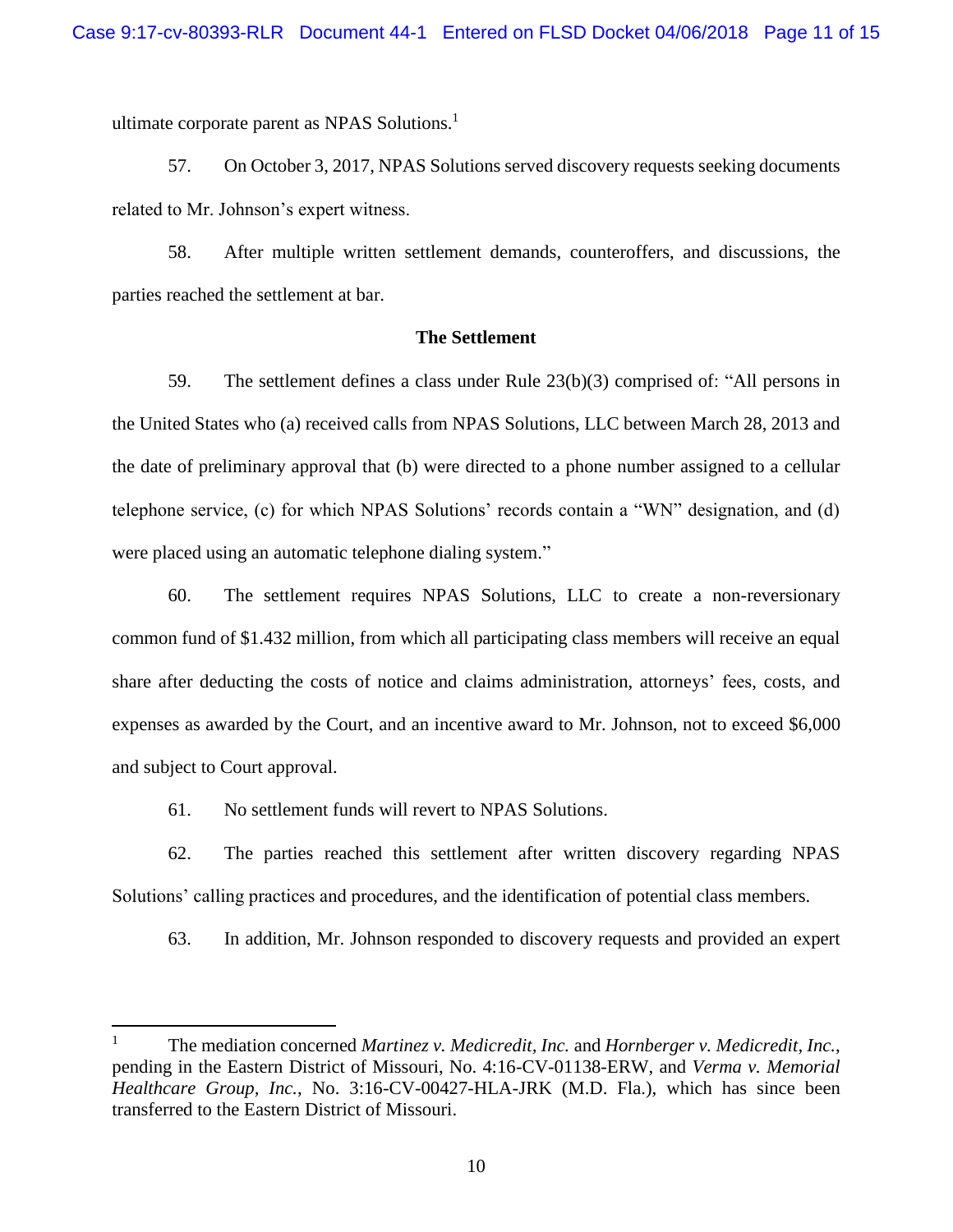report regarding the ability to identify class members based on NPAS Solutions' call records.

64. The parties reached their agreement to settle this matter as a result of arm's-length negotiations that were significantly aided by a mediation in similar TCPA matters involving two debt collection companies with the same ultimate corporate parent as NPAS Solutions.

65. That mediation, which both I and counsel for NPAS Solutions attended, took place on September 15, 2017 before Judge Welsh<sup>2</sup> in Philadelphia.

66. Based upon the claims received, participating members of the Class are expected to receive approximately \$79.33 each.

#### **Attorneys' Fees**

67. The requested attorneys' fees of 30 percent of the settlement fund are both fair and reasonable, and in line with awards in similar class actions.

68. This class action has been pending since March 2017, and over the past 13 months Class Counsel have devoted significant time and resources to this case, including: (a) conducting an investigation into the underlying facts regarding Plaintiff's claims and the class members' claims; (b) preparing a class action complaint; (c) researching the law pertinent to class members' claims and NPAS Solutions' defenses; (d) preparing an amended class action complaint; (e) preparing and serving initial written discovery requests, negotiating NPAS Solutions' discovery responses and production of documents, and gathering documents and information relevant to NPAS Solutions' discovery requests to Plaintiff; (f) researching issues related to class certification,

 $\overline{a}$ 

<sup>2</sup> "Over the past 23 years, as a JAMS neutral and a United States Magistrate Judge, [Judge Welsh] has successfully resolved over 5000 matters, covering virtually every type of complex dispute. Specifically, Judge Welsh has extraordinary skill in resolving high-stakes multi-party commercial disputes, employment matters, catastrophic personal injury cases, class actions, mass torts and multi-district litigations (MDL's). She was recognized as a 2016 "ADR Champion" by the National Law Journal." https://www.jamsadr.com/welsh/ (last visited Apr. 2, 2018).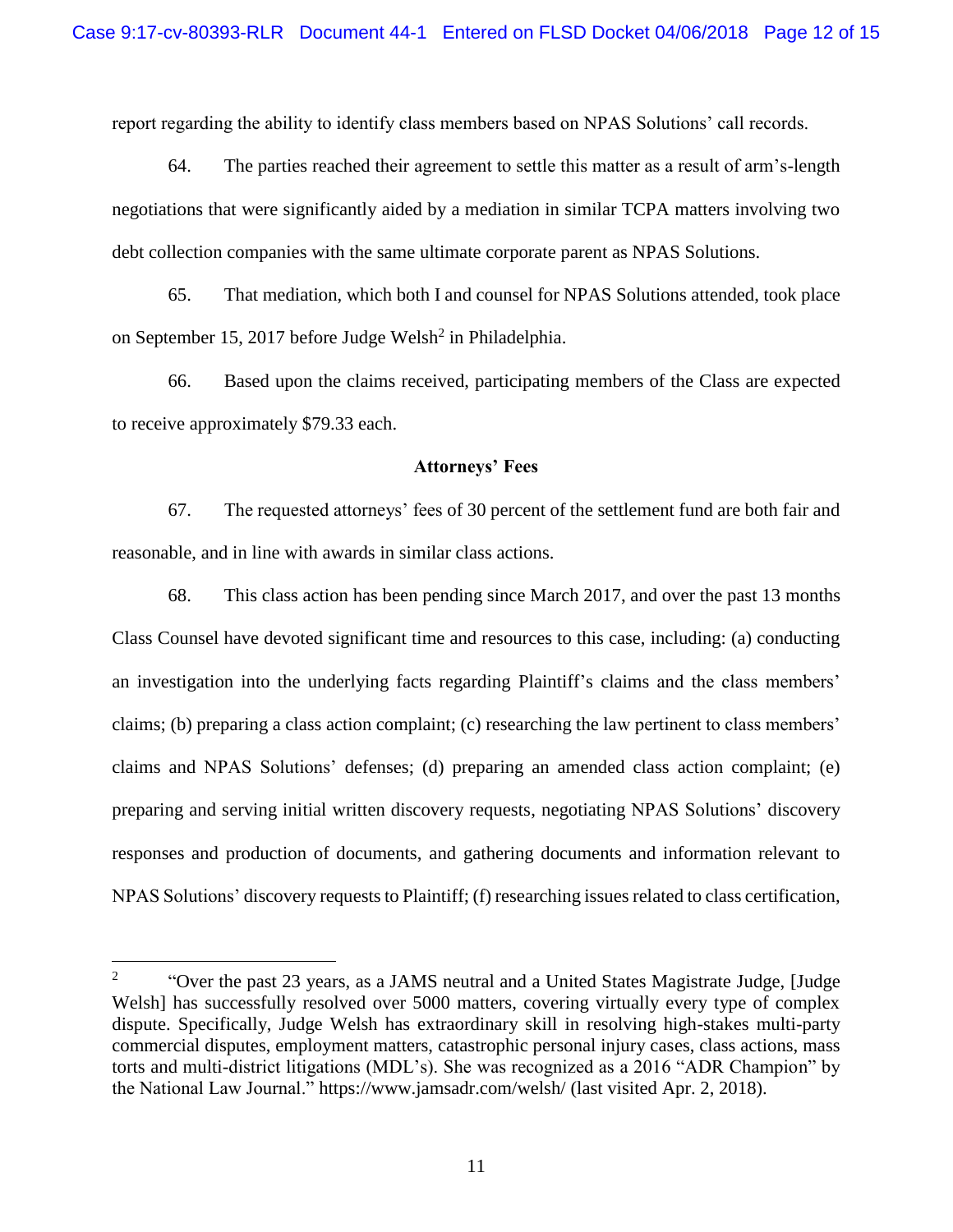including strategies for how to best satisfy the requirements of Rule 23; (g) engaging an expert witness and working with Plaintiff's expert on her report; (h) negotiating the parameters of the class action settlement; (i) preparing of the parties' class action settlement agreement, along with the proposed class notice and claim form; (j) preparing Plaintiff's motion for preliminary approval of the class action settlement; (k) preparing Plaintiff's motion for final approval of the class action settlement; (l) preparing Plaintiff's motion for approval of an award of attorneys' fees, reimbursement of expenses, and an incentive award; (m) preparing the instant declaration; (n) conferring with the class administrator to oversee the notice, claims, and administration process, including negotiating a hard cap on notice and administration costs; (o) repeatedly conferring with Plaintiff throughout this case; and (p) conferring with class members to answer questions about the settlement process.

69. In short, GDR worked effectively to litigate this case in the best interests of class members, and then guide this case through both preliminary and final approval.

70. Given the excellent result achieved in this case, the time and labor required to litigate this matter, the novelty and difficulty of the questions involved, the skill requisite to perform the legal services performed, the preclusion of other employment due to acceptance of the case, the customary fee for TCPA class actions in this jurisdiction, that GDR litigated this matter on a contingent basis, the experience, reputation, and ability of GDR, and the undesirability of this matter to many firms, among other factors, I firmly believe the settlement is fair, reasonable, and adequate, and that the attorneys' fees requested as a percentage of the settlement fund are fair and reasonable.

71. In addition, the requested attorneys' fees were not negotiated as part of the settlement, and NPAS Solutions was free to oppose the attorneys' fees sought by Class Counsel.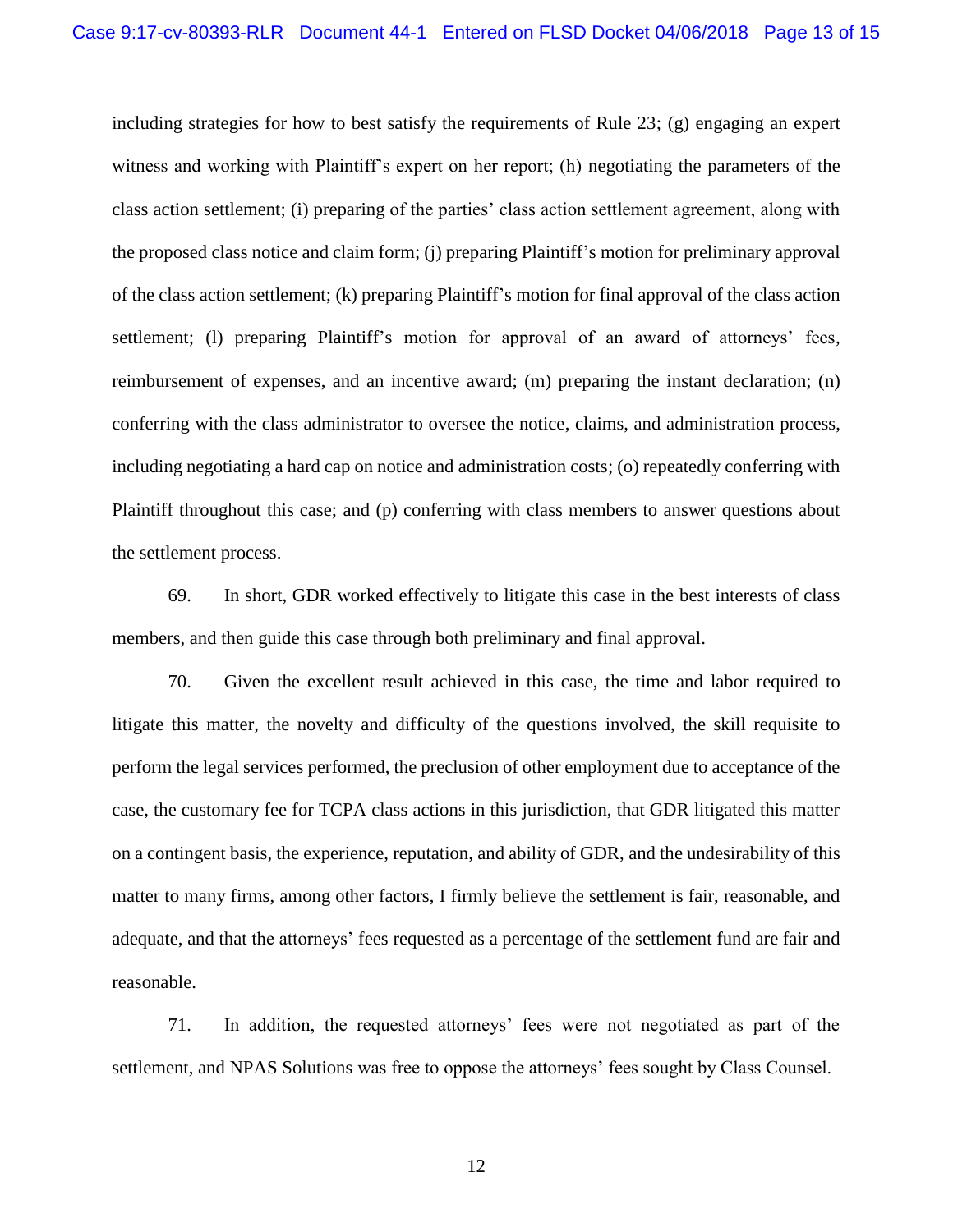72. No Class Member excluded himself or herself from the settlement.

73. One Class Member objected to the settlement.

#### **Incentive Award**

74. Mr. Johnson has been a model class representative.

75. Mr. Johnson has been actively involved in this case throughout the proceedings, including regularly conferring with his counsel and responding to NPAS Solutions' written discovery requests.

76. Without Mr. Johnson's efforts and dedication to this case, the class settlement would not have been possible.

77. Given this, and considering the time and effort Mr. Johnson devoted to this case, I firmly believe the incentive award requested in the amount of \$6,000 is fair and reasonable.

#### **Reimbursement of Litigation Expenses**

78. Class counsel separately request the reimbursement of costs and expenses reasonably incurred in connection with the prosecution of this action.

79. Such expenses are reflected in the books and records maintained by undersigned counsel, which are an accurate recording of the expenses incurred.

80. To date, Class Counsel has incurred reimbursable litigation costs and expenses in the total amount of \$3,475.52.

81. These expenses include the filing fee for the complaint (\$400), service of process (\$45), expert witness fees (\$2,017.20), and travel-related costs (total of \$82.07).

82. As well, class counsel has incurred additional reimbursable expenses, such as for photocopies, long distance telephone calls, and computerized legal research. Those expenses are not separately itemized herein, and class counsel do not seek separate reimbursement for them.